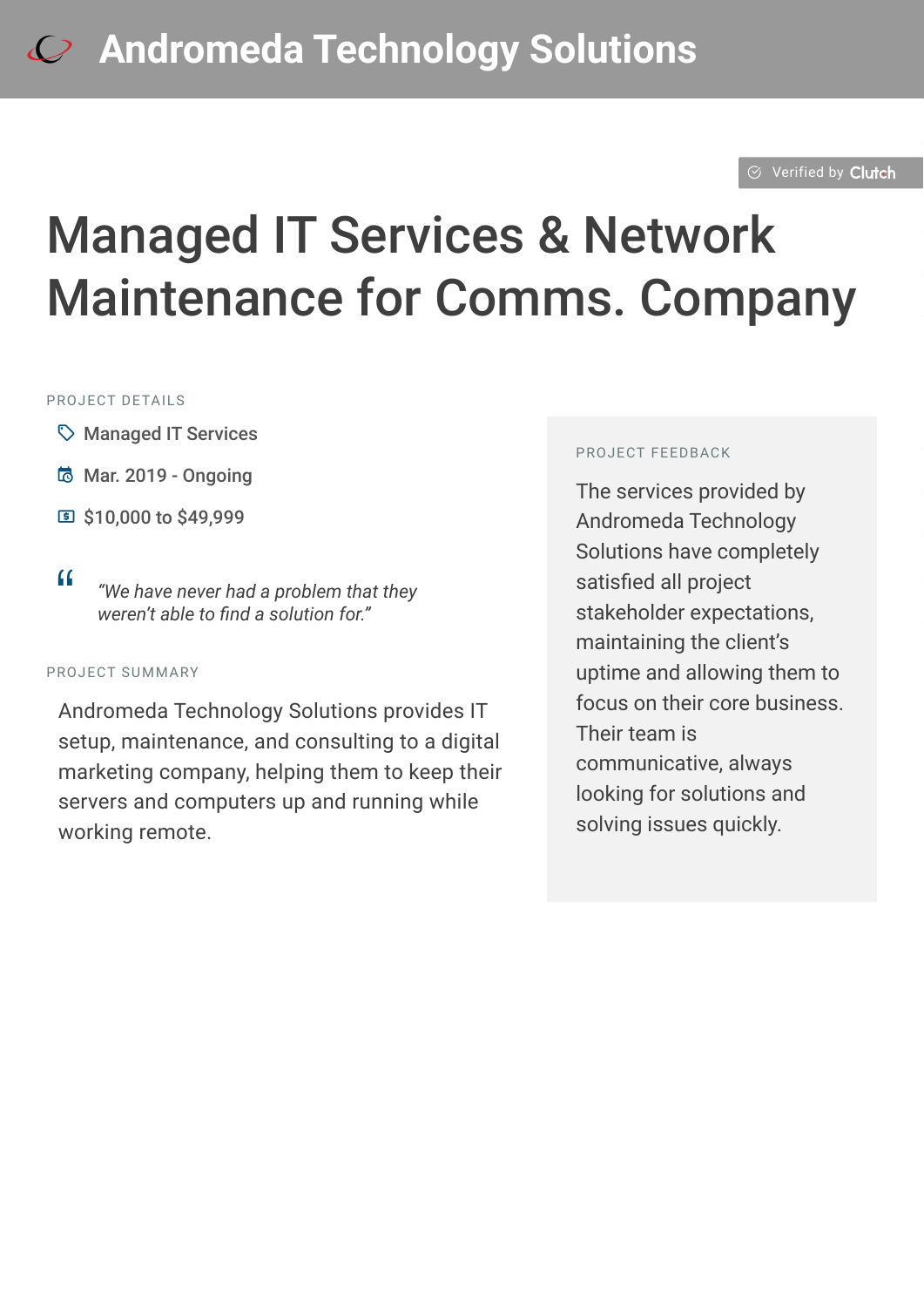## The Client

### Introduce your business and what you do there.

We are a digital marketing and social media public relations company, and I am the head of operations.

## The Challenge

#### What challenge were you trying to address with Andromeda Technology Solutions?

Our goal was to create and maintain reliable IT infrastructure.



#### CLIENT RATING



| Quality:     | 5.0 |
|--------------|-----|
| Schedule:    | 5.0 |
| Cost:        | 4.0 |
| Would Refer: | 5.0 |

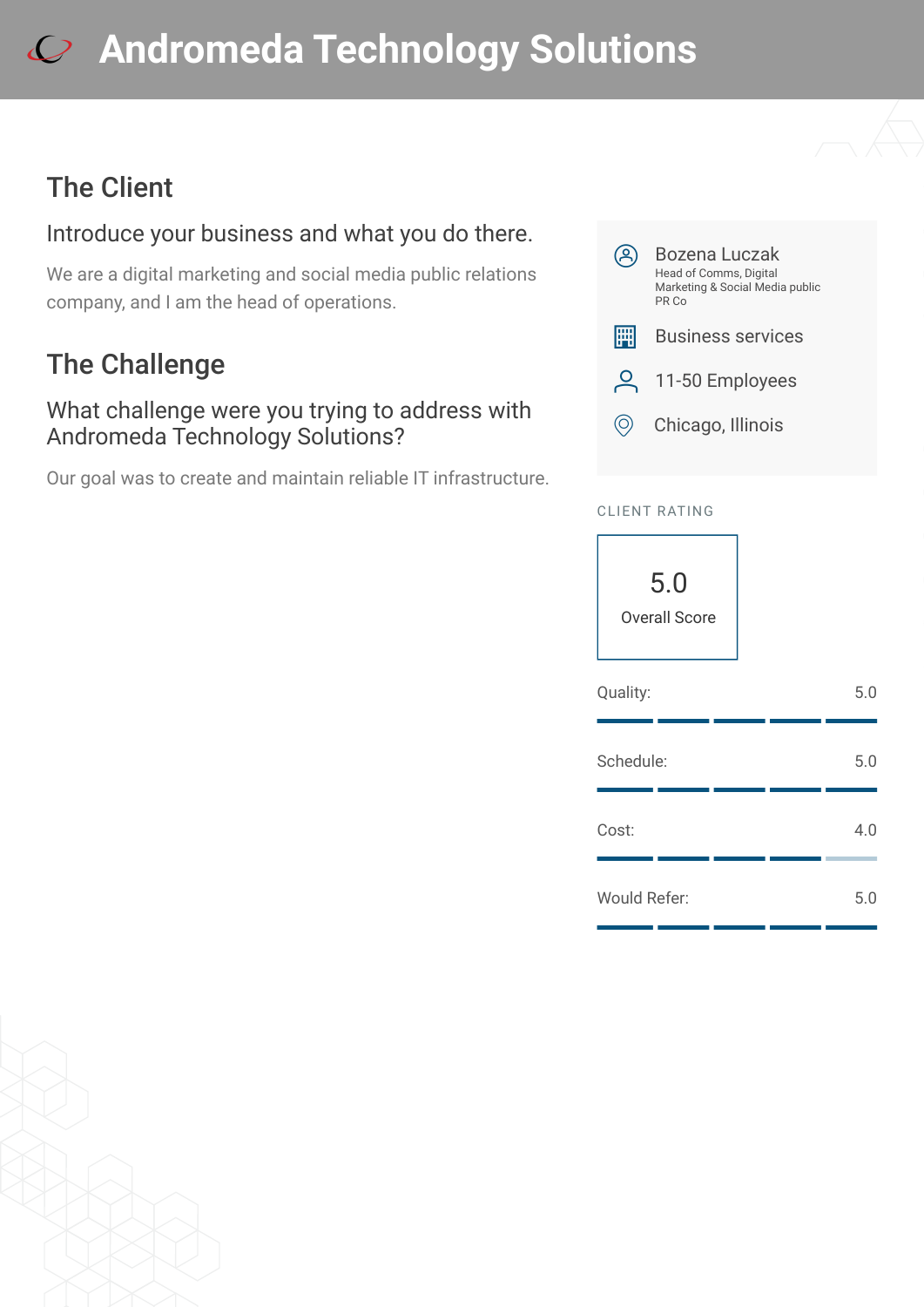## The Approach

#### What was the scope of their involvement?

Their involvement covered reviewing all of our physical equipment and making sure that our network was running smoothly and securely so that everyone could transition to remote work. They have continued to maintain all of our systems as well since then.

If any of our computers or applications aren't working properly, our employees will submit tickets to their team and those will get taken care of. We meet once a year to discuss client satisfaction and any changes that we want to make to the engagement.

#### What was the team composition?

I work with one of the owners as well as our account supervisor, customer success manager, and a number of technicians depending on what kind of tickets we submit and when.

#### How did you come to work with Andromeda Technology Solutions?

We were recommended to them by another company that we were partnering with at the time.

#### How much have you invested with them?

The total cost is around \$3,000 per month or about \$75,000 in total so far.

### What is the status of this engagement?

Our partnership started in March 2019 and is still ongoing.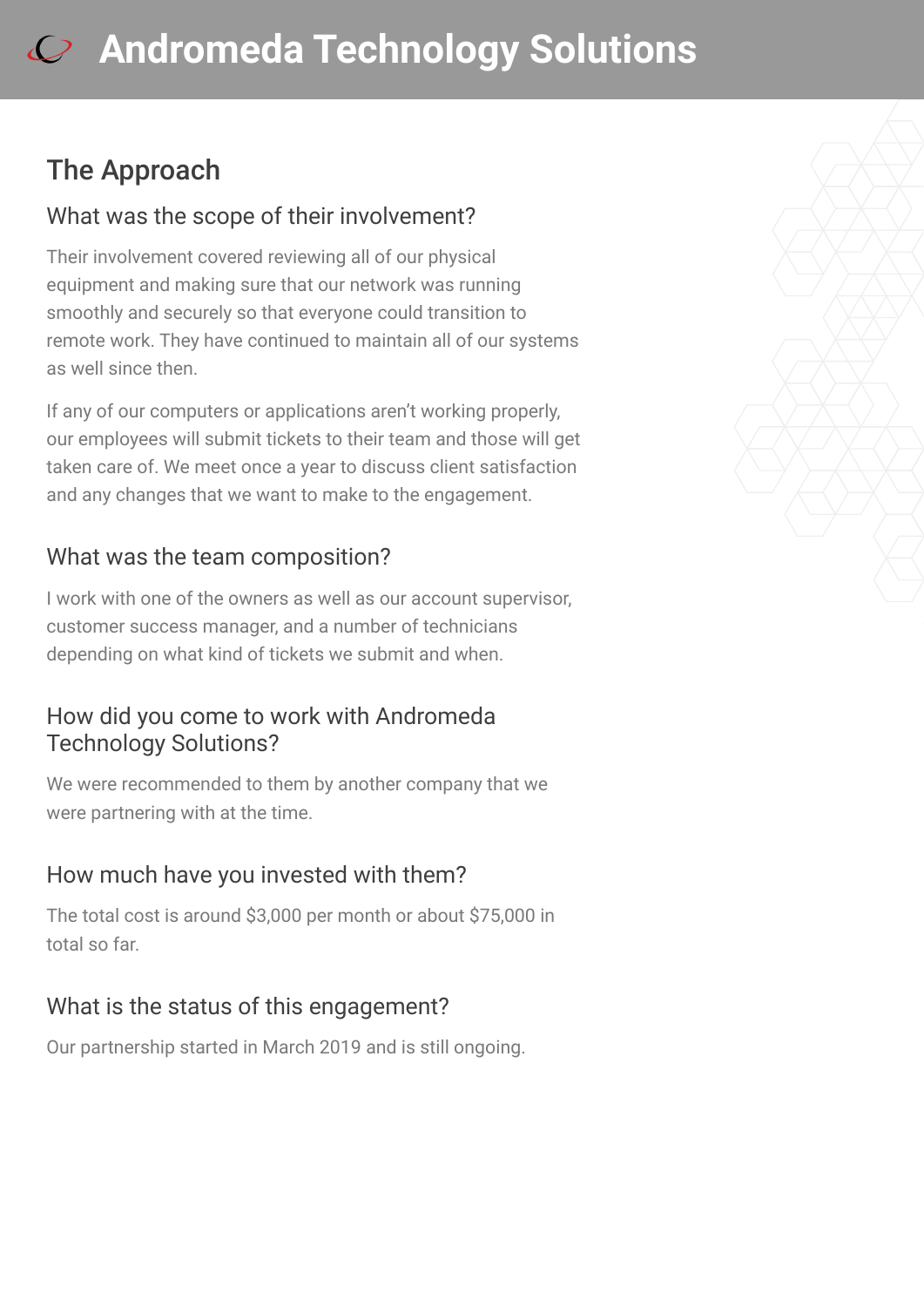## The Outcome

#### What evidence can you share that demonstrates the impact of the engagement?

It's hard for us to track specific results of their work because the network itself is fairly new, so we don't have old speeds or issues to compare it with. They respond very quickly to all of our requests, however, and our calls and connections aren't getting dropped the way they were at the very beginning of the partnership.

### How did Andromeda Technology Solutions perform from a project management standpoint?

We use a ticketing system to keep track of all of our work together, and that has been a really successful system so far. They are good about responding and communicating proactively whenever an issue is taking a little bit longer, and we hop on a phone call every once in a while, just to help make sure we're all on the same page.

### What did you find most impressive about them?

Their knowledge of the industry is absolutely excellent. We have never had a problem that they weren't able to find a solution for, which we really appreciate. Between that knowledge base and the timeliness of their responses, they make us feel as though we are in the best of hands.

### Are there any areas they could improve?

No, they have been able to improve on anything that we've brought up to them, so I really don't have any complaints.